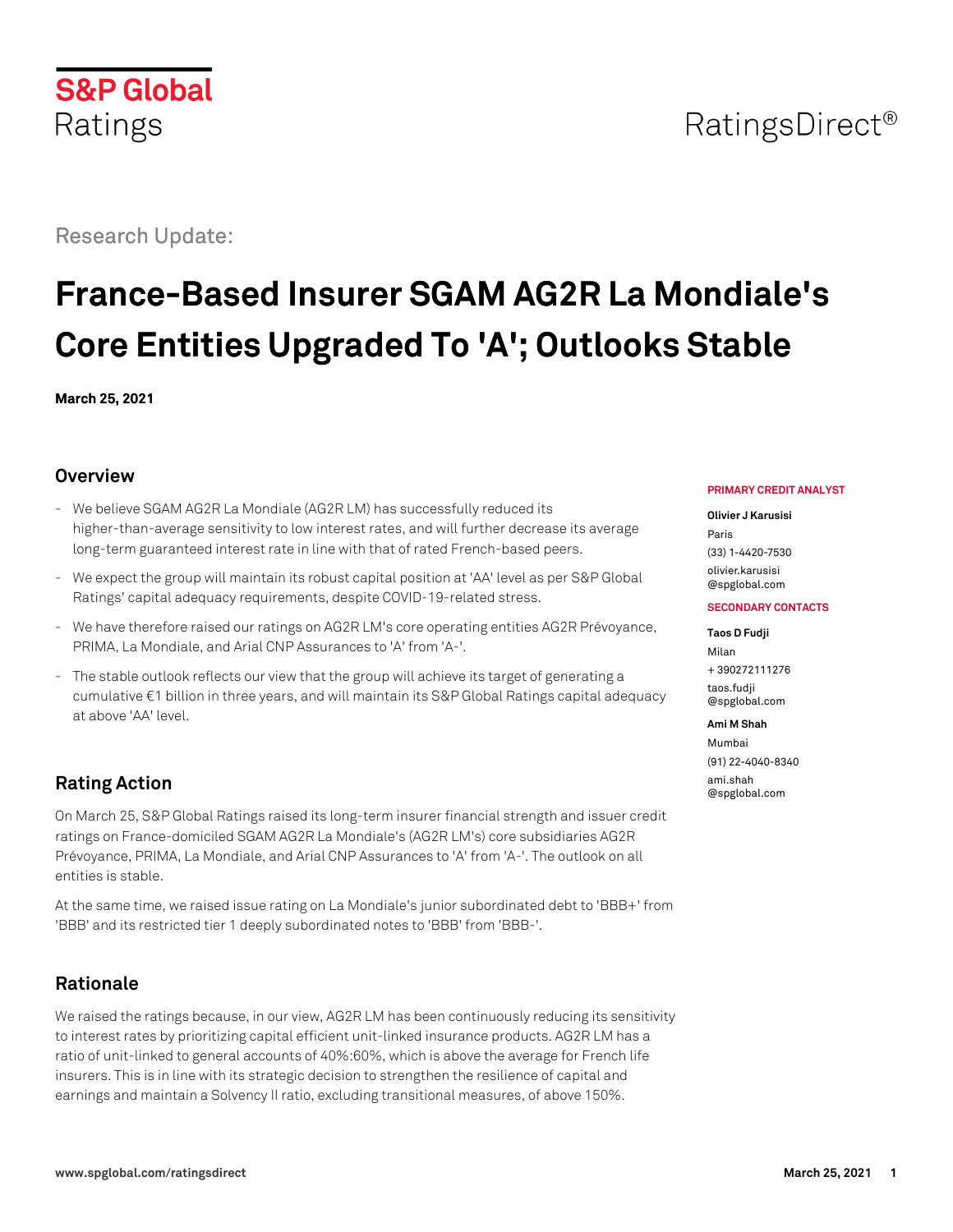We expect a further reduction to interest rate sensitivity given the insurer's plan to convert its long-term pension liabilities under Madelin contracts into new individual retirement pension plan (PERI) contracts. Recent French pension reforms offer policyholders the opportunity to terminate the pension contract when they reach pension age, and to take the pension either as a cash lump sum or in lifetime annuities. The company expects that over 80% of policyholders will opt in for a conversion to PERI in order to benefit from the lump sum exit. This is in line with peers who already offer this choice to policyholders. PERI contracts have a guaranteed 0% rate, whereas the Madelin portfolio that will be converted has a guaranteed rate of 0%-2%. In addition, cash lump sum pay-outs would shorten the duration of AG2R LM's life liabilities, therefore further reducing its sensitivity to interest rates.

AG2R LM's equity hedging and issuance of restricted Tier-1 notes reduced its sensitivity to COVID-19-related market shocks. A continuing shift to less capital-intensive unit-linked life policies has maintained the group's capital adequacy at 'AA' level. We expect AG2R LM's capital adequacy will remain comfortably above our 'AA' benchmark and that it will report net income of more than €300 million in the next three years. We believe AG2R LM's exposure to interest rate and long-term pension liabilities with guarantees is in line with that of French life rated peers, and hence we don't expect higher capital volatility.

AG2R LM enjoys prominent business positions in France, has a diverse distribution network, and displays stable operating performance, although we note its business concentration in French life market is higher than that of higher-rated peers.

#### **Outlook**

The stable outlook reflects our view that the group will achieve its target of generating a cumulative €1 billion in three years, and will maintain its S&P Global Ratings capital adequacy above the 'AA' level.

#### **Downside scenario**

We might consider lowering the ratings if, contrary to our expectations, the profitability and quality of the premiums base markedly weakens, causing the group to miss its earnings targets, and the capital adequacy declines sustainably below the 'AA' level.

#### **Upside scenario**

We consider that an upgrade is unlikely in the next 24 months. We may consider a positive rating action over time if we observe a successful and profitable product diversification outside life and health sectors.

#### **Ratings Score Snapshot**

|                           | Τo       | From        |
|---------------------------|----------|-------------|
| Financial strength rating | A/Stable | A-/Positive |
| Anchor                    | А        | А-          |
| <b>Business risk</b>      | Strong   | Strong      |
| <b>IICRA</b>              | Low      | Low         |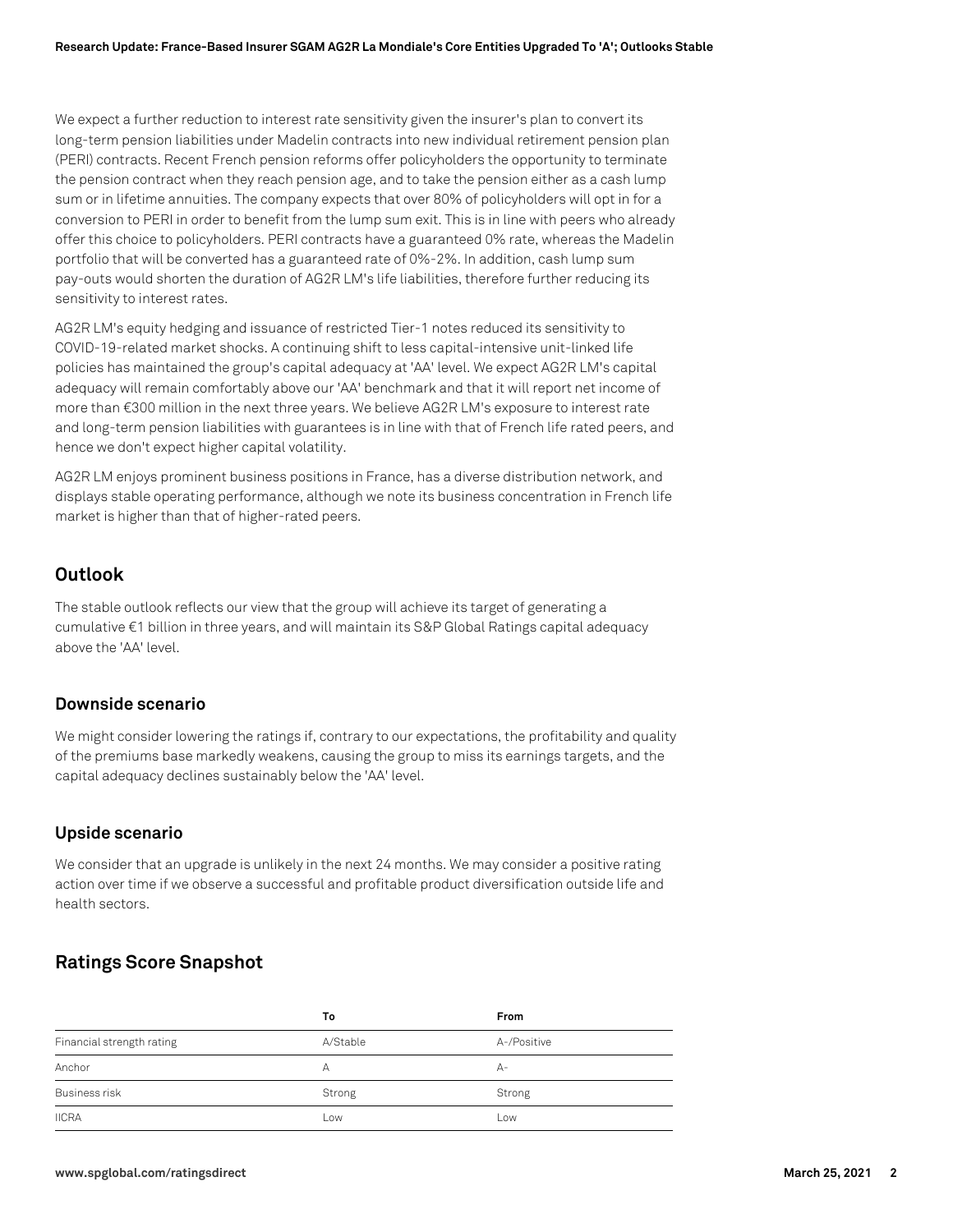|                             | To             | From            |
|-----------------------------|----------------|-----------------|
| Competitive position        | Strong         | Strong          |
| Financial risk              | Very Strong    | Strong          |
| Capital and earnings        | Very Strong    | Very Strong     |
| Risk exposure               | Moderately Low | Moderately high |
| Funding structure           | Neutral        | Neutral         |
| <b>Modifiers</b>            |                |                 |
| Governance                  | Neutral        | Neutral         |
| Liquidity                   | Exceptional    | Exceptional     |
| Comparable ratings analysis | 0              | $\Omega$        |
| Support                     |                |                 |
| Group support               | 0              | $\Omega$        |
| Government support          | $\Omega$       | $\Omega$        |

IICRA--Insurance Industry And Country Risk Assessment. The selection of a lower anchor for AG2R LM is driven by relatively narrower product and geographical diversification.

## **Related Criteria**

- Criteria | Insurance | General: Insurers Rating Methodology, July 1, 2019
- General Criteria: Group Rating Methodology, July 1, 2019
- General Criteria: Hybrid Capital: Methodology And Assumptions, July 1, 2019
- General Criteria: Principles Of Credit Ratings, Feb. 16, 2011
- Criteria | Insurance | General: Refined Methodology And Assumptions For Analyzing Insurer Capital Adequacy Using The Risk-Based Insurance Capital Model, June 7, 2010

### **Ratings List**

#### **Upgraded /Outlook Action**

|                                                      | Т٥   | From                       |
|------------------------------------------------------|------|----------------------------|
| La Mondiale                                          |      |                            |
| Issuer Credit Rating                                 |      | A/Stable/-- A-/Positive/-- |
| Financial Strength Rating A/Stable/-- A-/Positive/-- |      |                            |
| Subordinated                                         | BBB+ | <b>BBB</b>                 |
| Junior Subordinated                                  | BBB+ | <b>BBB</b>                 |
| Junior Subordinated                                  | RRR  | RRR-                       |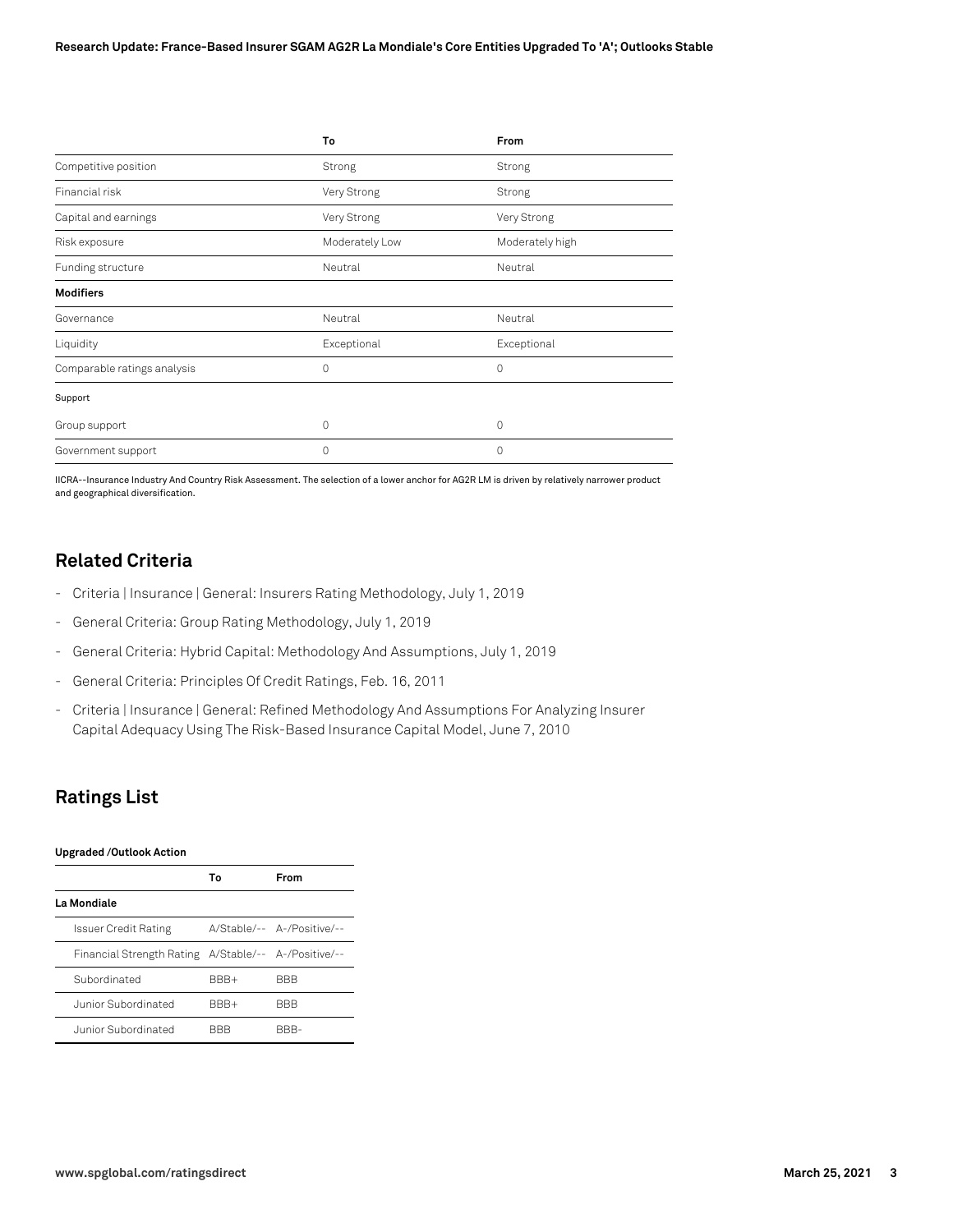|                             | Т٥ | From                       |
|-----------------------------|----|----------------------------|
| <b>PRIMA</b>                |    |                            |
| <b>Arial CNP Assurances</b> |    |                            |
| <b>AG2R Prevoyance</b>      |    |                            |
| Financial Strength Rating   |    |                            |
| Local Currency              |    | A/Stable/-- A-/Positive/-- |
| <b>AG2R Prevoyance</b>      |    |                            |
| <b>PRIMA</b>                |    |                            |
| <b>Arial CNP Assurances</b> |    |                            |
| Issuer Credit Rating        |    |                            |
| Local Currency              |    | A/Stable/-- A-/Positive/-- |
|                             |    |                            |

Certain terms used in this report, particularly certain adjectives used to express our view on rating relevant factors, have specific meanings ascribed to them in our criteria, and should therefore be read in conjunction with such criteria. Please see Ratings Criteria at www.standardandpoors.com for further information. A description of each of S&P Global Ratings' rating categories is contained in "S&P Global Ratings Definitions" at https://www.standardandpoors.com/en\_US/web/guest/article/-/view/sourceId/504352 Complete ratings information is available to subscribers of RatingsDirect at www.capitaliq.com. All ratings affected by this rating action can be found on S&P Global Ratings' public website at www.standardandpoors.com. Use the Ratings search box located in the left column. Alternatively, call one of the following S&P Global Ratings numbers: Client Support Europe (44) 20-7176-7176; London Press Office (44) 20-7176-3605; Paris (33) 1-4420-6708; Frankfurt (49) 69-33-999-225; Stockholm (46) 8-440-5914; or Moscow 7 (495) 783-4009.